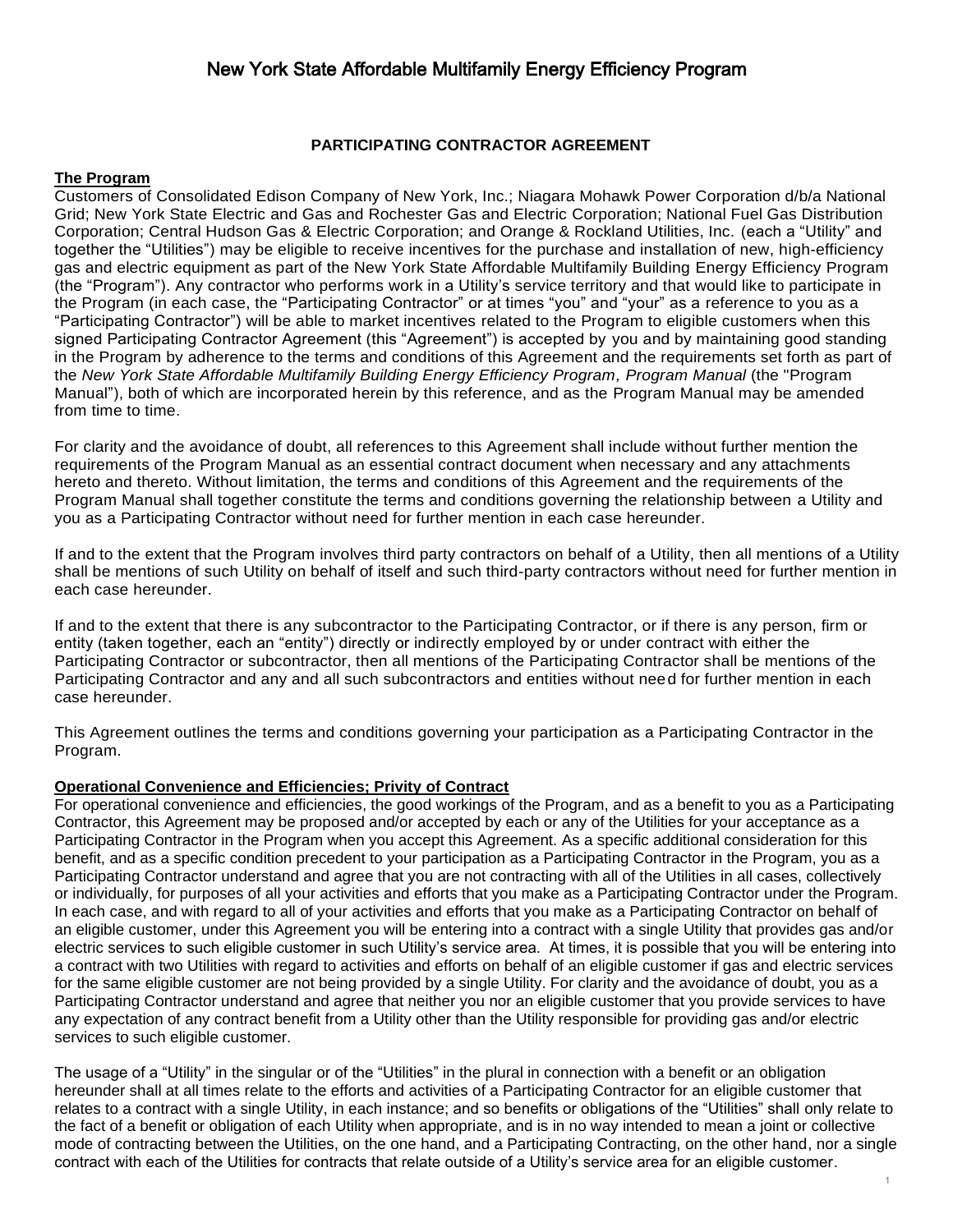#### **Changes to the Program**

The Utilities and the Participating Contractor understand and agree that the Utilities may elect to modify or terminate the Program or modify the terms and conditions of this Agreement at any time, for any reason. Without limitation, modifications to the Program may include supplemental documents and guidelines from the Utilities relating to the rules and parameters of the Program. Announcement of modification or termination of the Program, and notification of any modification to the terms and conditions of this Agreement, will be made either by email message or through any communications portal established by the Utilities. Any modification to the Program or to the terms and conditions of this Agreement will be effective immediately upon such notice, and the Participating Contractor's continued participation in the Program constitutes acceptance of any such changes. If this Agreement is modified, or if the Program is modified, then the Participating Contractor shall have the right to terminate this Agreement and no longer participate in the Program if any modification is not acceptable to the Participating Contractor, subject to a reasonable wind down of all activities relating to the participation of the Participation Contractor in the Program, including the completion by the Participating Contractor of all existing projects undertaken prior to termination.

#### **Utility Support of the Participating Contractor**

The Utilities may provide to the Participating Contractor access to support resources related to the Program, including to both market and apply for incentives in connection with the Program, and as may be determined to be reasonable by the Utilities from time to time in the sole discretion of the Utilities. The support resources may be specific to a service territory or may be general in nature, and in cases related to a specific service territory may be provided by the Utility providing gas and/or electric service in such service territory, Among other things, the support resources provided to a Participating Contractor may include: (i) marketing materials and general strategy and other support related to the Program, including access to literature, incentive forms, website listing(s), and branding and co-branding information and materials; (ii) training relevant to participation in the Program, and (iii) certain additional benefits determined appropriate by the Utilities if the Participating Contractor is in good standing with the Program.

#### **Warranty Disclaimer**

NOTWITHSTANDING ANYTHING TO THE CONTRARY AND TO THE MAXIMUM EXTENT PERMITTED BY APPLICABLE LAW, THE UTILITIES PROVIDE THE PROGRAM AND ALL SERVICES RELATED TO THE PROGRAM TO THE PARTICIPATING CONTRACTOR ON AN "AS-IS" BASIS, WITH ALL FAULTS, ERRORS AND DEFECTS AND WITHOUT WARRANTIES, EXPRESS OR IMPLIED, OF ANY KIND BY THE UTILITIES. IN CONNECTION WITH THE FOREGOING, THE UTILITIES DISCLAIM ALL WARRANTIES AND CONDITIONS, WHETHER EXPRESS, IMPLIED, OR STATUTORY, INCLUDING THE WARRANTIES OF MERCHANTABILITY, OR FITNESS FOR A PARTICULAR PURPOSE. THE UTILITIES DO NOT GUARANTEE ANY SPECIFIC RESULT FROM PARTICIPATION IN THE PROGRAM, NOR DO THE UTILITIES MAKE ANY WARRANTY THAT ANY SERVICES PROVIDED IN CONNECTION WITH THE PROGRAM WILL BE UNINTERRUPTED, TIMELY, SECURE, OR ERROR-FREE.

THE PARTICIPATING CONTRACTOR ACKNOWLEDGES AND AGREES THAT THE UTILITIES DO NOT GUARANTEE ENERGY COST SAVINGS OR OTHER BENEFITS ARISING FROM THE PROGRAM.

#### **Participation Requirements – In General**

The participation status of the Participating Contractor in the Program is subject to the requirements of the Utilities and the Program Manual. Among other things, the Participating Contractor shall make best efforts to respond to all requests made by Program staff and to provide any information or documentation requested in as timely a manner as practicable, and within two (2) business days when and if practicable, including, without limitation, to comply with requests for information or updates (e.g., related to certificates of insurance and IRS Form W-9). As may be required by the Utilities subject to regulatory requirements and the rules of the Program, the Participating Contractor will inform and educate customers that customers are ineligible to apply for incentives for the same measure from other energy efficiency programs, and with the potential exception of applying for tax credits from state and/or federal governments. The Participating Contractor acknowledges and agrees that participation in the Program is at the sole discretion of the Utilities and that the Participating Contractor is subject to removal from the Program (and any and all Utility programs) and discontinuation of eligibility to participate in the Program if there is a failure to comply with the terms and conditions of this Agreement or if there is an election to terminate this Agreement with the Participating Contractor. If the Participating Contractor is removed from the Program, then the Participating Contractor shall immediately cease promoting participation in the Program, return (at the Participating Contractor's own expense) any marketing materials provided by or on behalf of the Utilities with respect to the Program, and the Participating Contractor shall no longer be eligible to participate in the Program. If the Participating Contractor is subject to a change in status under the Program, then the Participating Contractor shall be eligible for a review of such status in accordance with the requirements of the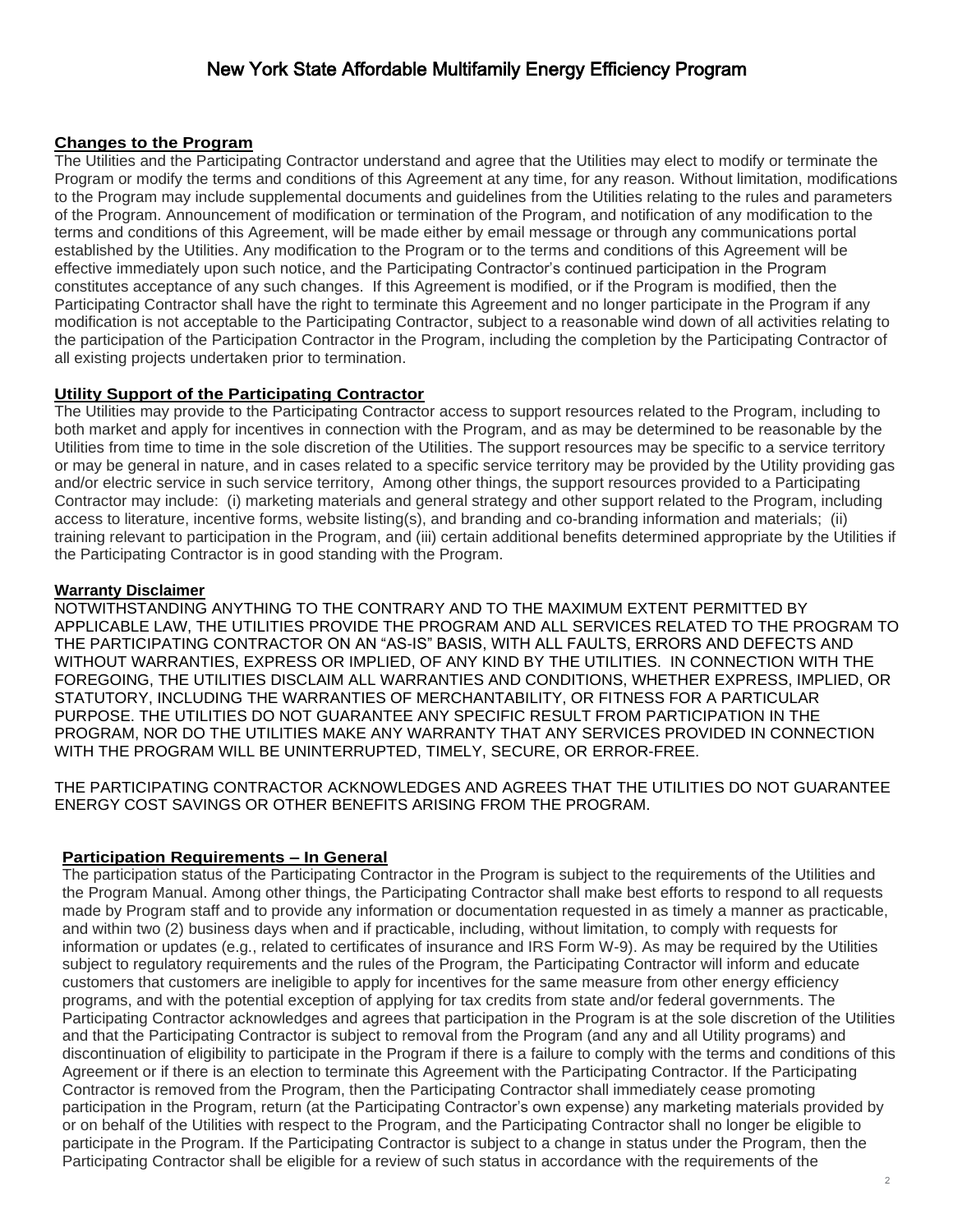Participating Contractor Disciplinary Policy (the "Disciplinary Policy), which is attached hereto as Attachment A and incorporated herein by this reference, and as the Disciplinary Policy may be amended from time to time at the sole discretion of the Utilities. All decisions of the Utilities shall be final and binding.

#### **Participation Requirements—Specific Behaviors Required**

The Participating Contractor shall at all times conduct business consistent with the requirements of the Utilities and the Program Manual, and in a polite, respectful, honest, truthful and ethical manner consistent with reasonable expectations of professional conduct, and the Participating Contractor shall not represent the Program in a manner that would violate the requirements of the Utilities and the Program Manual and that could adversely affect the business, operations, reputation, and good standing of the Utilities with their customers or the community. Without limitation, specific behaviors required of the Participating Contractor for the participation of the Participation Contractor in the Program are set forth below as part of this section.

- The Participating Contractor shall comply with applicable laws, ordinances, regulations, codes and all Utility requirements applicable to the Program.
- The Participating Contractor shall maintain any and all relevant trade and other licenses as required by federal, state, county, or municipal government in connection with the participation of the Participating Contractor in the Program.
- The Participating Contractor shall represent truthfully and accurately the relationship between the Participating Contractor, the Utilities, and any third-party contractor, including, without limitation, to note that the Utilities are the source of the incentives being pursued, and the Participating Contractor and its employees shall not represent themselves as employees and/or agents of, or certified by, the Utilities or any third-party contractor of the Utilities.
- The Participating Contractor shall at all times conform to the guidelines of the Program, including when using any badge, marketing materials (including co-branded marketing collateral), identification or credential provided by a Utility or approved by a Utility for use by the Participating Contractor.
- The Participating Contractor shall represent truthfully, fully and accurately the technology or service proposed in connection with the Program and the Participating Contractor shall not make any misrepresentations in this regard.
- The Participating Contractor shall represent truthfully, fully and accurately the benefits and financial incentives related to the Program and will not knowingly apply for incentives on projects that will not yield energy savings, and the Participating Contractor shall not make any misrepresentations in this regard.
- The Participating Contractor shall ensure that all information provided to the Utilities with respect to customers in the Program shall be truthful, accurate, and complete, including, without limitation, information provided by or on behalf of customers with respect to customer eligibility, information provided as part of submitted applications and reports, and information regarding attributed savings resulting from retrofits and the installation of approved equipment, and the Participating Contractor shall not make any misrepresentations in this regard.
- The Participating Contractor shall ensure that any signature on behalf of a customer represented to the Utilities shall be made only by a duly authorized representative of such customer, and the Participating Contractor shall not make any misrepresentations in this regard.
- The Participating Contractor shall ensure that information provided to the Utilities with respect to project work related to the Program shall be truthful, accurate, and complete, including, without limitation, information related to project costs and associated documentation (including, without limitation, customer name, invoice dates, equipment costs, make and model, quantities, installation address (with an eligible zip code) and dates), and the Participating Contractor shall not make any misrepresentations in this regard.
- The Participating Contractor shall make prompt request of a Utility for any change in scope related to a project under the Program and the Participating Contractor shall not implement any change in scope related to a project under the Program without the prior approval of such Utility.
- The Participating Contractor shall provide truthful, accurate and complete information regarding existing or proposed equipment, and, without limitation, the Participating Contractor shall provide all missing supporting documents (*specs*, *SOW* for custom projects), and the Participating Contractor shall verify existing conditions prior to submitting a project into the Program.
- The Participating Contractor shall take reasonable steps to avoid repeated pre-inspection and post-inspection failures or flagged non-compliances (whether or not such flagged non-compliances are designated formally as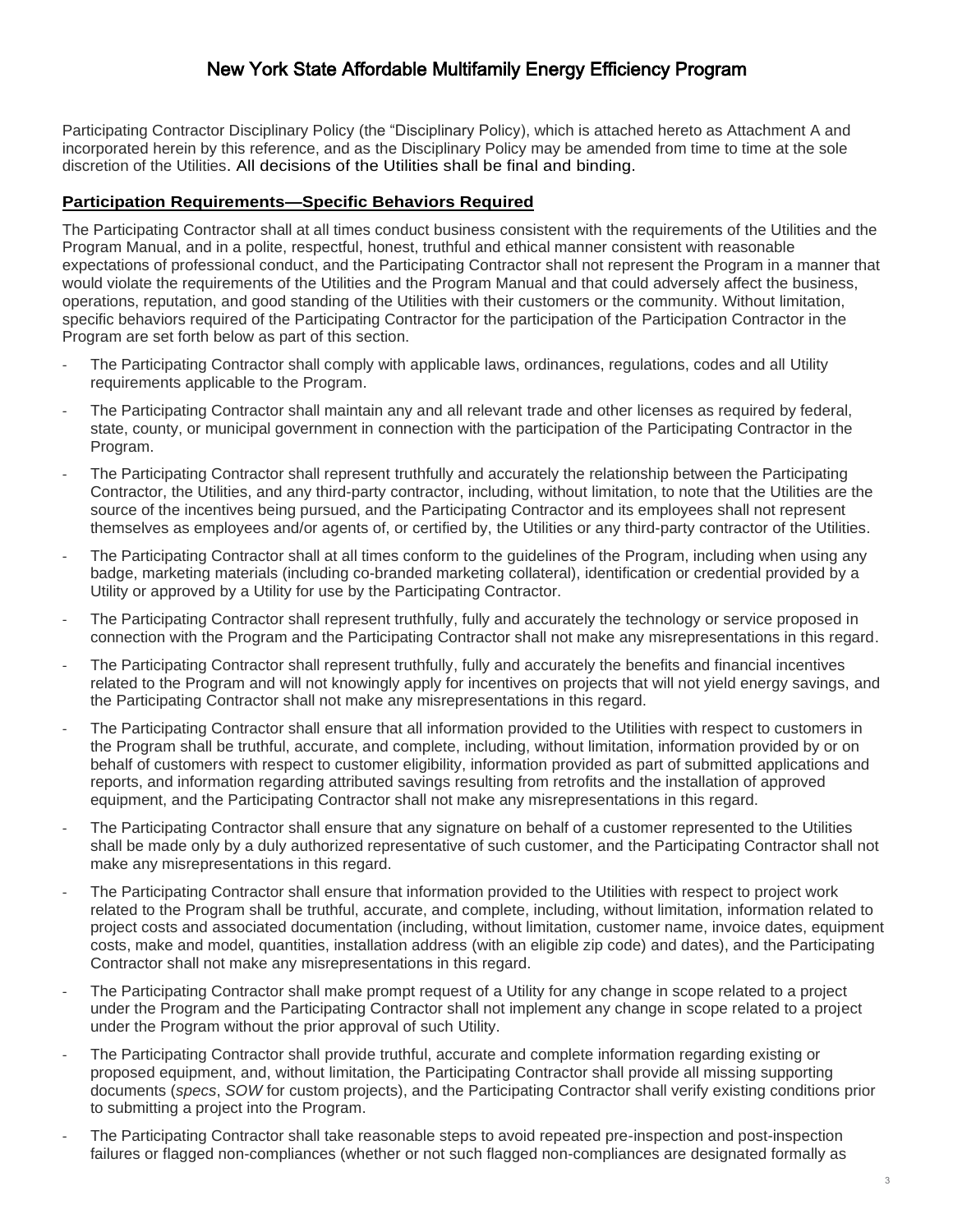failures), and repeated pre-inspection and/or post-inspection failures or flagged non-compliances shall be considered evidence of a violation of this Agreement, and as more particularly provided for by the Program Manual.

The Participating Contractor hereby agrees that in all instances of termination of this Agreement, or in all instances of probation, suspension or termination from the Program, the Participating Contractor shall have an obligation to complete existing projects undertaken prior to any probation, suspension, or termination related to the Program, and as otherwise more particularly agreed to with the Utilities.

#### **Participation Requirements—Specific Acknowledgements Made**

The participation status of the Participating Contractor in the Program is subject to the requirements of the Utilities and the Program Manual, and specific agreements agreed to between the Utilities and the Participating Contractor. Without limitation, acknowledgements of specific agreements between the Utilities and the Participating Contractor for the participation of the Participating Contractor in the Program are set forth below as part of this section.

- The Participating Contractor acknowledges and agrees that the Participating Contractor must remain reasonably "active" and "on-time" with respect to participation in the Program; including, without limitation, and unless otherwise agreed to or required reasonably by the Utilities, by completing a minimum of one (1) project per one (1) year period within the Program.
- The Participating Contractor shall maintain at its own expense and as a minimum requirement for approval as a contractor eligible to participate in the Program insurance coverage acceptable to the Utilities, and as more particularly specified as part of the Insurance section hereunder.
- The Participating Contractor shall maintain effective procedures for quality control, resolution of customer complaints or disputes, and response to customer emergencies.
- The Participating Contractor must remain in good standing with the Program, as may be defined by the rules of the Program set forth hereunder and as part of the Program Manual, and a failure by the Participating Contractor to remain in good standing in the Program may be considered by the Utilities in determining the fitness of the Participating Contractor to participate in another current or future program of a Utility.
- The Participating Contractor acknowledges and agrees that the Participating Contractor's participation in the Program is in no way to be construed as an endorsement by the Utilities of the Participating Contractor's work or products nor shall the Participating Contractor convey this to any customer.
- The Participating Contractor acknowledges and agrees that the Participating Contractor is an independent contractor in performing under the Program, and has the sole right and obligation to supervise, manage, contract, direct, procure, perform or cause to be performed, all products and work to be provided to customers in connection with the Program; and no language in this Agreement shall be construed to make the parties legal business partners, joint ventures, representatives or agents of each other, nor shall either party represent such to any third party.
- The Participating Contractor acknowledges and agrees that TIME IS OF THE ESSENCE with respect to complying with deadlines under the Program, and a failure to comply with a deadline shall be a violation of the Agreement and grounds for termination of the Participating Contractor from participation in the Program.
- The Participating Contractor acknowledges and agrees that in all instances of termination of this Agreement, or in all instances of probation, suspension or termination from the Program, the Participating Contractor shall have an obligation to complete existing projects undertaken prior to any probation, suspension, or termination related to the Program, and as otherwise more particularly agreed to with the Utilities.

#### **Participation Requirements—Violations**

If the Participating Contractor does not adhere to the terms and conditions and requirements set forth by this Agreement, then the Participating Contractor shall be considered by the Utilities to be in violation of this Agreement and the requirements for participation in the Program. In such an event, the Participating Contractor shall be subject to disciplinary process in accordance with the Disciplinary Policy. The Participating Contractor must inform program staff of any issues (including warnings, probations or suspensions) in connection with the Program or any other program of the Utilities.

#### **Incentive Eligibility**

The eligibility for incentives as well as the amount, type and availability of incentives is more particularly provided for by the Program Manual and requirements of the Utilities made available to the Participating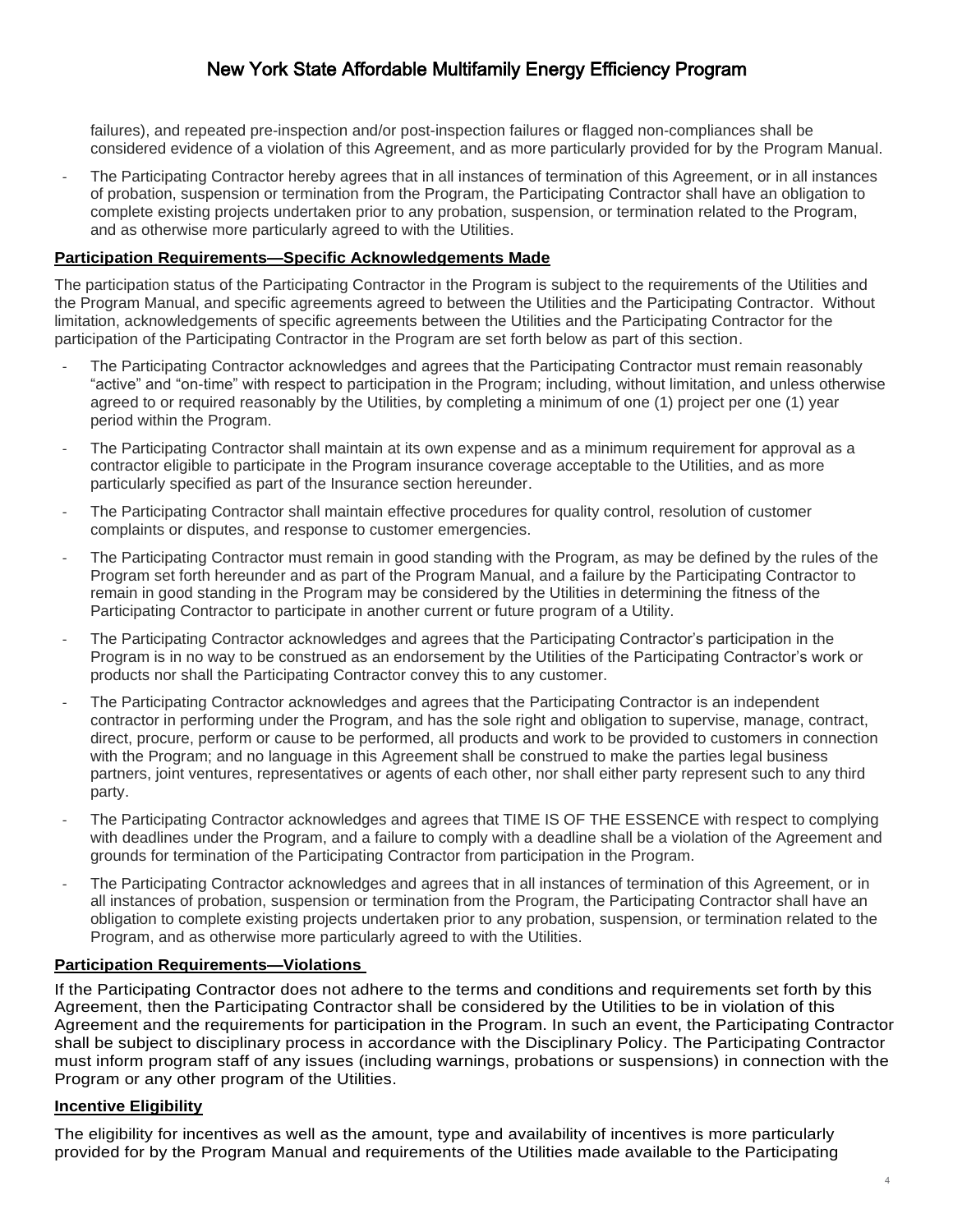Contractor. The total amount of any incentive payments eligible to be received by the Participating Contractor and an eligible customer in connection with an eligible measure may be adjusted based on compliance with the requirements of the Program, changes in incentive budget, or other factors that may arise during the program year. Incentives for the same equipment or installation will not be paid to customers or contractors who may apply for incentives through other energy efficiency programs.

Notwithstanding anything to the contrary, the Utilities reserve the right to deny or alter payment of an incentive, or to seek reimbursement of incentives at any time if it is learned that the approved measure was not actually installed or was not installed in accordance with the requirements of the Program, including the terms and conditions of this Agreement and requirements of the Program Manual. In such an event, a Utility may: (i) elect to not pay the incentive; (ii) require changes before making any payments; (iii) require reimbursement of incentives already paid unless the requested changes are made; and/or (iv) withhold approval of incentive applications for other measures.

#### **Work Verification**

The Utilities or an authorized entity on behalf of a Utility may conduct assessments (including field visits), audits, or inquiry on work performed under this Agreement in order to maintain the quality standards sought by the Program, and the Participating Contractor agrees to cooperate fully in connection therewith. In general, the assessments will be conducted to maintain the integrity of the Program through a *Quality Assurance/Quality Control* (QA/QC) process consisting of routine and systematic assessment activities to support quality installations and to ensure that the Participating Contractor complies with the rules of the Program. In addition, as the Utilities may notice to the Participating Contractor, the Utilities will also conduct certain additional inspections and *Evaluations, Measurement and Verification* (EM&V) activity to ensure the accurate determination of savings, and also to support quality installations and to ensure that the Participating Contractor complies with the rules of the Program.

If an assessment, audit, or inquiry by the Utilities or any other entity authorized on behalf of a Utility determines that program standards are not being met, including that actual field conditions do not corroborate conditions indicated by the Participating Contractor and/or customer, then the Utilities may in any given case adjust incentives to the applicant, deem the applicant ineligible for incentives and/or find that the Participating Contractor is not in good standing. The Participating Contractor's failure to meet minimum program standards and correct deficiencies may lead to, among other things, the Participating Contractor being removed from the Program, the Participating Contractor and its customers becoming ineligible to receive future program incentives, and such other disciplinary actions determined appropriate by the Utilities.

#### **Confidentiality**

All information of the Utilities including the Marks (as hereinafter defined) of a Utility provided by the Utilities or by a third party on behalf of a Utility in connection with the Program is provided to the Participating Contractor solely for use in connection with the Program and the performance of this Agreement. The Participating Contractor shall not use a Utility name, Utility Marks, or otherwise identify a Utility in connection with any advertisement or any announcement regarding a program or for any other purpose without obtaining a Utility's prior written permission in each case. The Participating Contractor acknowledges that its violation of the provisions of this section may result in irreparable harm to the Utilities the amount of which would be difficult to ascertain, and which would not be adequately compensated for by monetary damages. Accordingly, the Participating Contractor agrees that the Utilities will be entitled to injunctive relief to enforce the terms of this section, in addition to such other remedies as available at law, and not exclusive of other remedies provided for under this Agreement.

All non-public sales and customer information transmitted to the Utilities during the application for participation in the Program and during participation in the Program is recognized as sensitive information and handled confidentially. This information, in addition to information about individual program performance, will be shared only with the Utilities and the subsidiaries and/or parent companies of the Utilities, and their regulators, and will not be made available publicly; provided, however, that the Utilities and the subsidiaries and/or parent companies of the Utilities may retain and use statistical, aggregated information, including for research, product development, and strategic planning, provided that neither the Participating Contractor nor a customer is identified individually.

#### **Insurance**

A. The Participating Contractor, at no additional cost to the Utilities, shall maintain or cause to be maintained throughout the term of this Agreement insurance of the types and in the amounts specified in this section.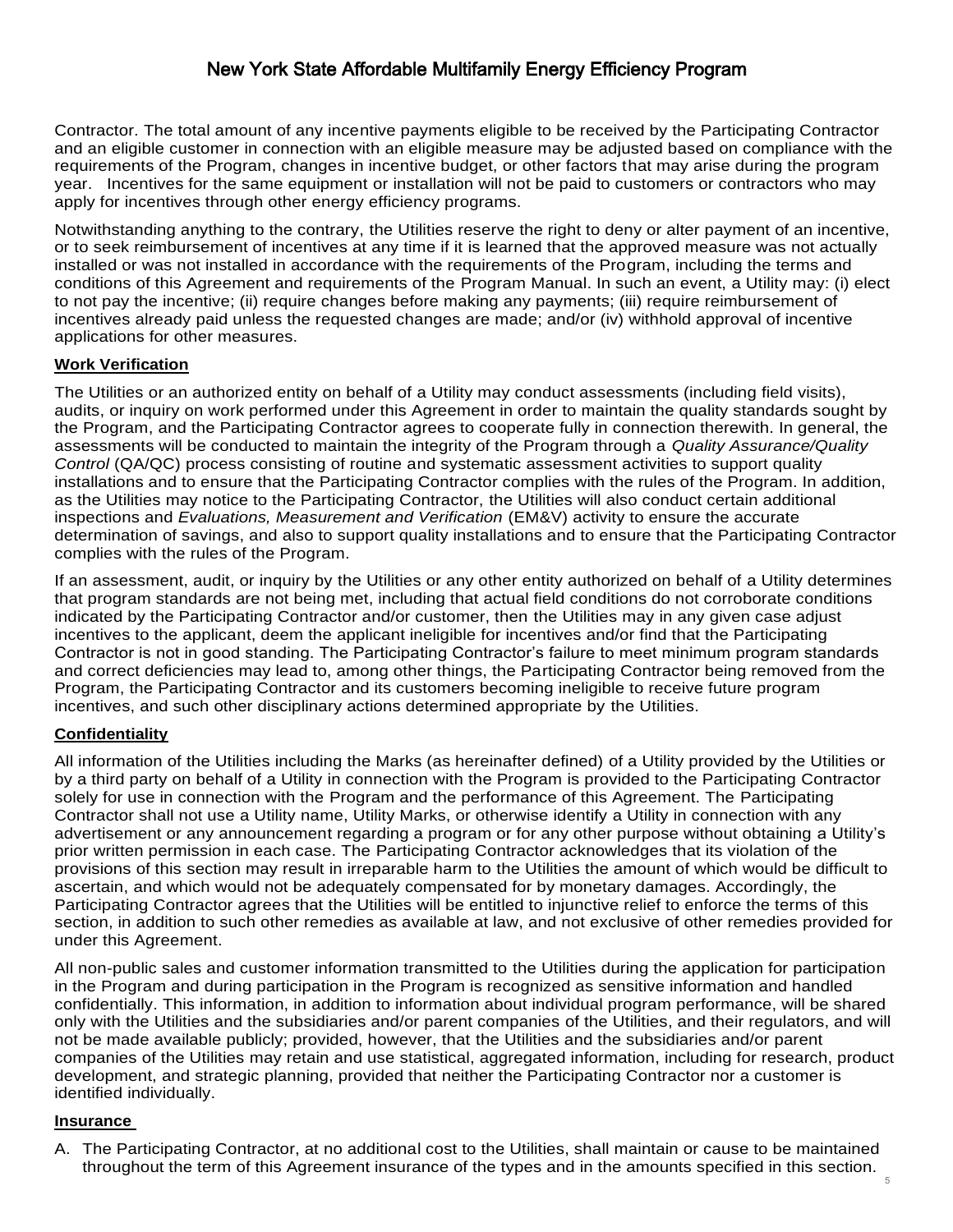All such insurance shall be evidenced by insurance policies, each of which shall: (1) reference this Agreement; name or be endorsed to cover the Participating Contractor as the insured, and a Utility as additional insured; and reference all work to be performed under the Program; (2) provide that such policy may not be cancelled or modified until at least 30 days after receipt by the Utilities of written notice thereof; and be reasonably satisfactory to the Utilities in all other respects. The Utilities reserves the right to request insurance documentation and copies of subcontractor agreements for any subcontractor, and to request the identity of all individuals participating in the installations under the Program.

- B. The types and amounts of insurance required to be maintained under this section are as follows: (1) commercial general liability insurance for bodily injury liability, including death, and property damage liability, incurred in connection with the performance of this Agreement, with minimum limits of \$1,000,000 in respect of claims arising out of personal injury, sickness, or death of any one person; \$1,000,000 in respect of claims arising out of personal injury, sickness or death in any one accident or disaster; and, \$1,000,000 in respect of claims arising out of property damage in any one accident or disaster; and (2) Workers Compensation coverage as required by New York State.
- C. Not less than 15 days prior to the date any policy furnished or carried pursuant to this Agreement will expire, the Participating Contractor shall deliver to the Utilities a certificate(s) of insurance evidencing the renewal of such policy(s), and the Participating Contractor shall promptly pay all premiums due with respect thereto. No work shall be performed under this Agreement without current insurance. The Utilities will not accept incentive applications or make payments under this Agreement without current insurance certificates.
- D. The Participating Contractor shall deliver to the Utilities a certified copy of each policy at the time of application to participate as a participating contractor under the Program.
- E. Within five working days, or contemporaneously with the requirements of each insurance policy, the Participating Contractor shall notify the Utilities in writing of the occurrence of any accident, event or incident involving activity under the Program.

#### **Term**

This Agreement shall govern the participation of the Participating Contractor in the Program during any term of the Program when the Program is in effect, and until the final completion and payment of incentives with respect to any open project under the Program that was initiated during the term of the Program. The Utilities shall make available to all applicants to the Program and to the Participating Contractor information relating to the duration of any then current term of the Program. Incentive payments with respect to any term of the Program may continue to be due and owing beyond the end of such term once appropriate documentation is provided in accordance with the requirements of the Program. For clarity and the avoidance of doubt, projects may be multi-year projects not always susceptible to completion during any given term of the Program, but in all such events this Agreement will govern the participation of the Participation Contractor in the Program, and the completion of any open project that was initiated during the term of the Program shall be in accordance with the rules of the Program and the requirements of the Utilities otherwise provided to the Participating Contractor.

#### **Indemnification and Limitation of Liability**

In no event shall a Utility or any third party acting on behalf of a Utility have any liability for claims of any kind, whether based on contract, tort (including negligence and strict liability), or otherwise, for any loss or damage sustained or incurred by any third party relating to this Agreement or the performance of services or participation by the Participating Contractor in the Program or any other program of the Utilities. The Participating Contractor hereby releases and discharges the Utilities and any third party acting on behalf of a Utility from all liability for such claims. The Participating Contractor shall, to the fullest extent permitted by law, assume all liability for and agrees to indemnify, defend (at the option of a Utility) and hold harmless the Utilities and any third party acting on behalf of a Utility and their respective affiliates, officers, directors, agents, servants, employees and representatives from and against any and all liabilities, losses, claims, damages, suit charges, costs, expenses (including attorney's fees and costs) demands and causes of actions of every kind or character arising or alleged to have arisen out of any claims (just or unjust) for damages for personal injury, including death to any employee or person, for damage or injury to property and from any and all resulting damages, expenses, costs and fees, arising out of or in any way occurring incident to the performance of this Agreement and/or the acts or omissions of the Participating Contractor, its employees and/or subcontractors. Additionally, the Participating Contractor agrees to assume all liabilities or attorney's fees and other costs incurred by a Utility arising out of the efforts by a Utility to enforce the provisions of this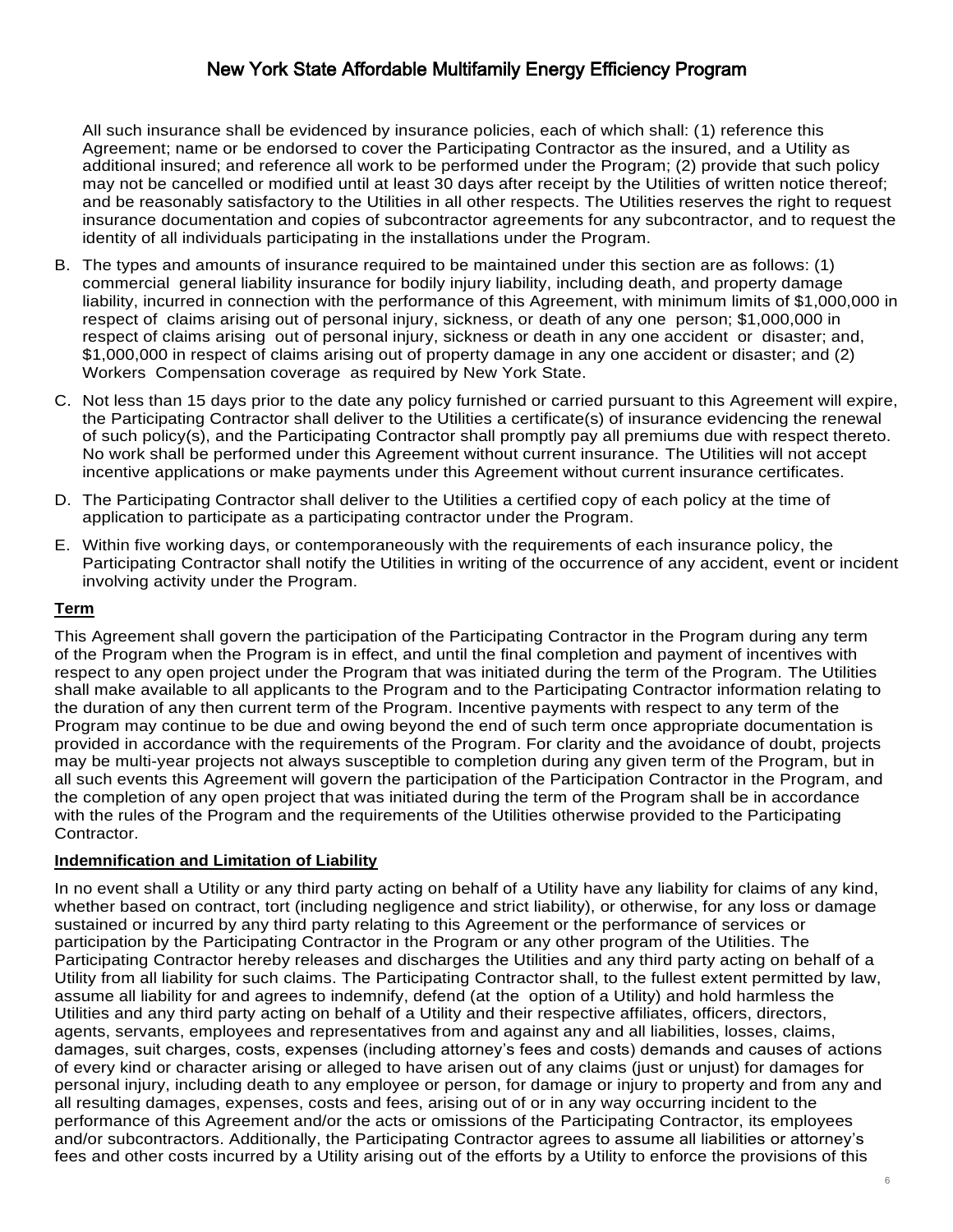section. Where used in this section, "the Participating Contractor" shall also include any subcontractor to the Participating Contractor, or any person, firm or entity directly or indirectly employed by or under contract with either the Participating Contractor or subcontractor.

The indemnification obligations of the Participating Contractor provided for herein shall apply irrespective of any partial or contributed negligence or alleged partial or contributed negligence of a Utility and/or any third party on behalf of a Utility, except as may otherwise be required by applicable law.

The indemnification obligations of the Participating Contractor provided for herein shall in all events survive performance of the other obligations of the Participating Contractor under this Agreement and shall survive termination of this Agreement for any reason.

#### **Tax Liability**

Incentives may be taxable as gross income to parties receiving incentives. The Utilities are not responsible for any taxes that may be imposed as a result of receiving incentives through any program.

#### **Trademarks and Other Intellectual Property**

- A. The Utilities each reserve all ownership rights in the Marks (as defined below) of a Utility; and, except as otherwise expressly provided for in this Agreement or in a mutually signed agreement between a Utility and the Participating Contractor, the Utilities do not transfer or license any part or whole of the Marks of a Utility to the Participating Contractor. Any use by the Participating Contractor of the Marks of a Utility may only occur with the prior written consent of the Utilities.
- B. The Utilities each authorize the Participating Contractor to use the Marks of a Utility as necessary and permitted solely for the purposes contemplated by this Agreement. The Participating Contractor shall not register, apply to register, or claim any rights to any of the Marks of a Utility or any intellectual property that contain the Marks of a Utility. All uses by the Participating Contractor of the Marks of a Utility shall inure solely to the benefit of the Utilities.
- C. Upon expiration or termination of this Agreement, the Participating Contractor agrees to immediately cease the use of and shall not thereafter use the Marks previously permitted in accordance with this Agreement.
- D. For purposes of this Agreement, the Marks of a Utility shall include any intellectual property of the Utilities necessary and appropriate to the performance of this Agreement (and the use of which is specifically granted by the Utilities to the Participating Contractor), including, without limitation, trademarks, service marks, names, logos, and designs of the Utilities (including program marketing materials) that are now or hereafter owned, claimed, adopted, acquired, or used by the Utilities, their parents, subsidiaries, affiliated or related companies.

#### **Governing Law**

This Agreement and any disputes related to this Agreement or the Program shall be governed in accordance with the laws of the State of New York applicable to agreements made and to be performed in that state, excluding its conflicts of law provisions.

## **Assignment**

The Participating Contractor is not permitted to assign this Agreement. The Utilities may assign this Agreement, in whole or in part, to any person, at any time, and without notice to the Participating Contractor.

#### **Entire Agreement**

This Agreement, including any other documents or policies incorporated by reference herein, constitutes the entire agreement between the Participating Contractor and a Utility with respect to the subject matter hereof and supersedes all prior or other arrangements, understandings, negotiations and discussions, whether oral or written, with respect to such subject matter. This Agreement is completely voluntary and can be terminated at any time and for any reason by the Participating Contractor or by a Utility.

#### **Waiver/Severability**

No waiver of any provision of this Agreement shall be deemed or constitutes a waiver of any other provision of or any subsequent breach of this Agreement. No waiver shall be valid unless made in a writing signed by the party granting the waiver. If any provision in this Agreement is declared invalid or unenforceable, then such provision shall be severed from the remainder of this Agreement, which will otherwise remain in full force and effect.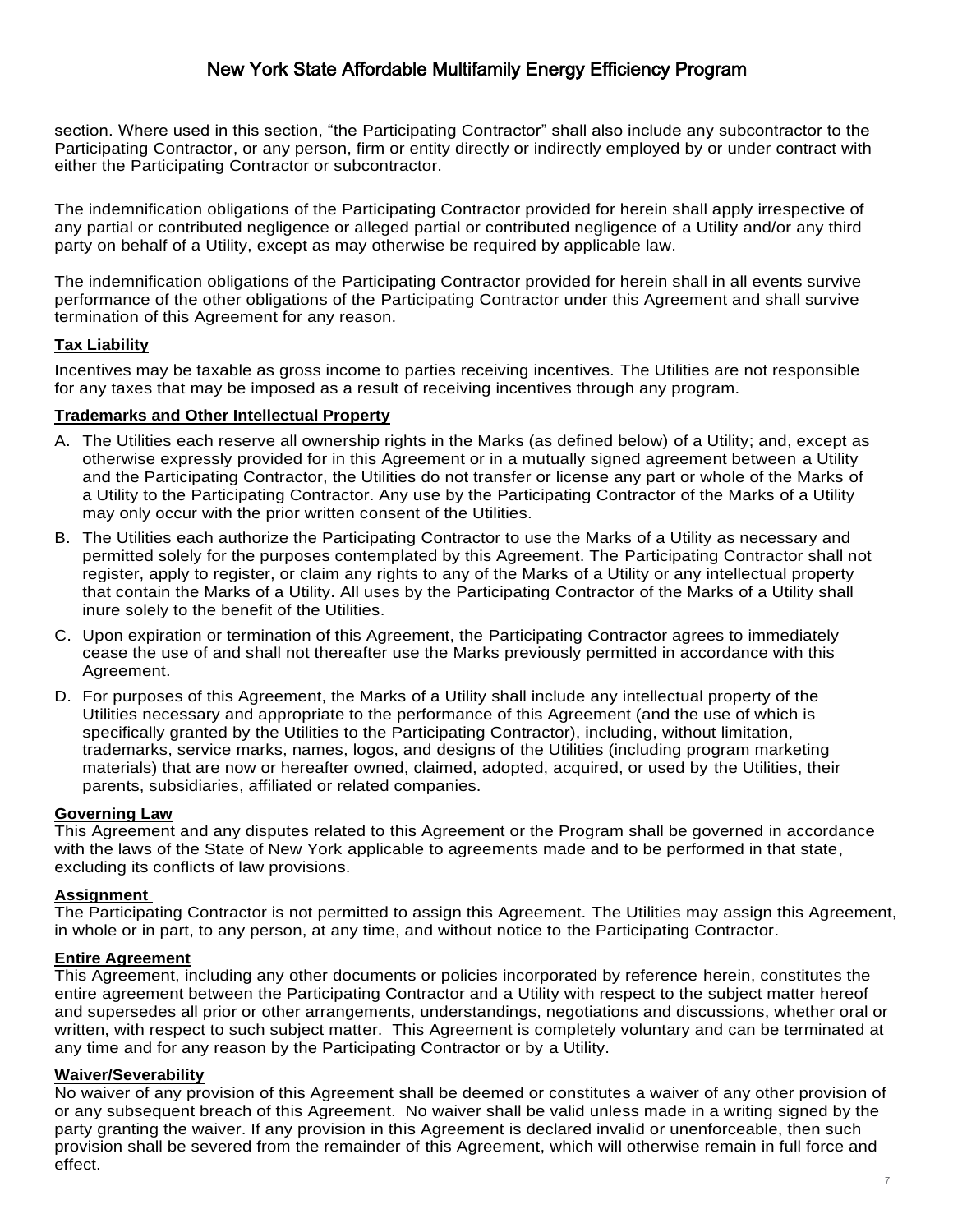#### **No Third-Party Beneficiaries**

Unless otherwise expressly stated hereunder, this Agreement is for the benefit of the Utilties and the Participating Contractor and their permitted respective successors and assigns. There are no third-party beneficiaries under this Agreement and this Agreement will not be deemed to confer upon or give to any other person any claim or other right or remedy.

#### **Contract Formation; Amendments**

A legally enforceable agreement shall arise upon the signing or acknowledgement electronically by Participating Contractor of this Agreement, or upon the mailing or delivery by other means of this Agreement or another writing manifesting acceptance of this Agreement; provided, however, if Participating Contractor's offer contains terms additional to or different from those of this Agreement, then no revision or modification of or amendment to this Agreement shall be valid or binding unless in writing (electronically or in print form) and signed (electronically or in print form) by an authorized representative of the Utilities.

#### **Participating Contractor**

[Name] By: \_\_\_\_\_\_\_\_\_\_\_\_\_\_\_\_\_\_\_\_\_\_\_\_\_\_\_\_\_\_\_\_ Name: \_\_\_\_\_\_\_\_\_\_\_\_\_\_\_\_\_\_\_\_\_\_\_\_\_\_\_\_\_ Title: Notice Address: Attn: \_\_\_\_\_\_\_\_\_\_\_\_\_\_\_\_\_\_\_\_\_\_\_\_\_\_\_\_\_\_\_ \_\_\_\_\_\_\_\_\_\_\_\_\_\_\_\_\_\_\_\_\_\_\_\_\_\_\_\_\_\_\_\_\_\_\_ \_\_\_\_\_\_\_\_\_\_\_\_\_\_\_\_\_\_\_\_\_\_\_\_\_\_\_\_\_\_\_\_\_\_\_ Email: **Email: Email: Email: Email: Email: Email: Email: Email: Email: Email: Email: Email: Email: Email: Email: Email: Email: Email: Email: Email: Email: Email: Email: Email:** 

Phone: \_\_\_\_\_\_\_\_\_\_\_\_\_\_\_\_\_\_\_\_\_\_\_\_\_\_\_\_\_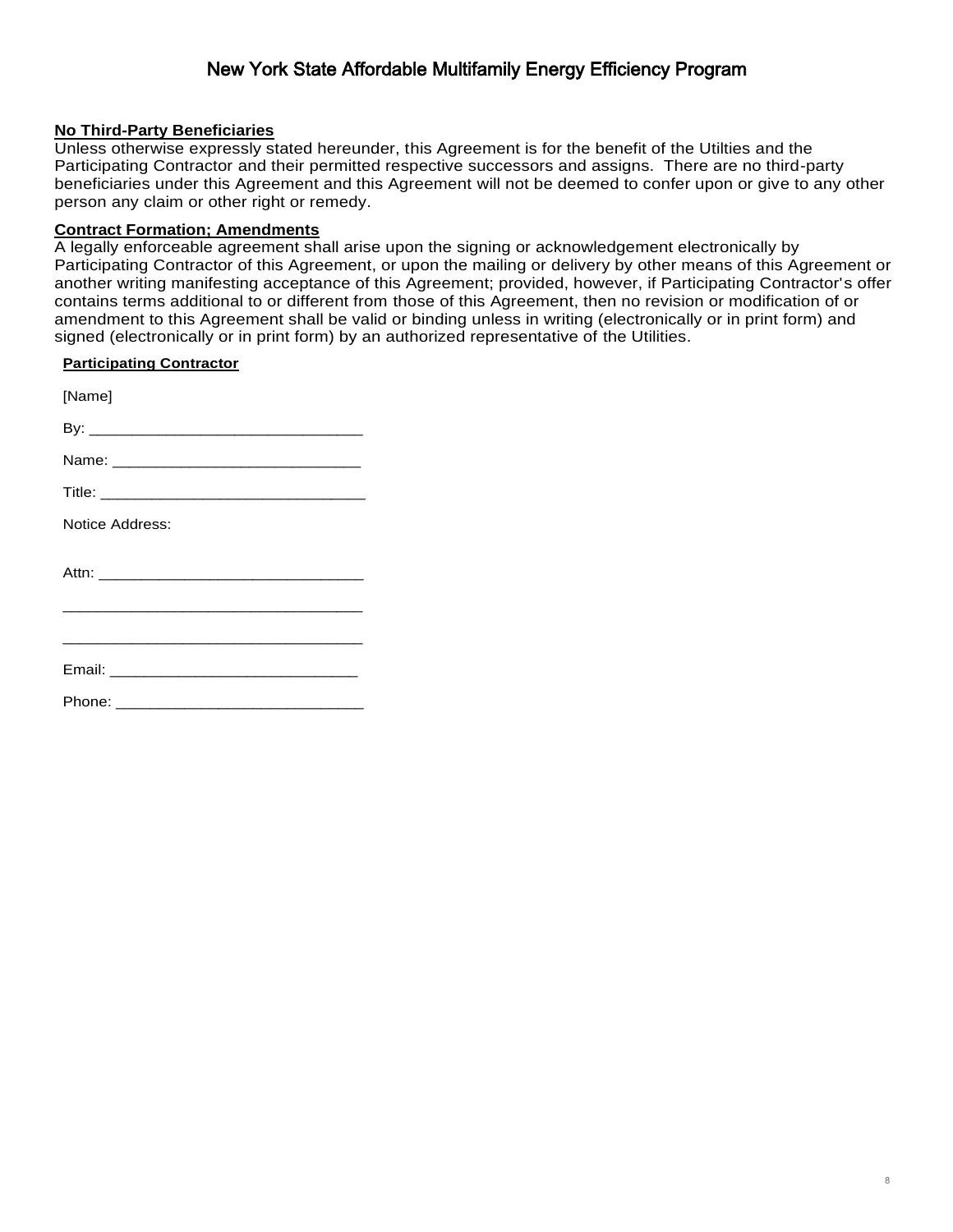# ATTACHMENT A –Participating Contractor Agreement

# Participating Contractor Disciplinary Policy

The Utilities will enforce a tiered corrective action procedure for non-compliance with any of the requirements for participation in the Program. The Utilities shall at all time have the reasonable discretion to terminate the Participating Contractor from the Program for non-compliance with any of the requirements for participation in the Program, and as such requirements are more particularly provided for by the Participating Contractor Agreement. Depending on the nature and severity of an offence, and with consideration of the surrounding facts and circumstances, the Utilities may determine that other than termination from the Program is an appropriate remedy. The warning and basis for termination, if cited, may be for related or unrelated offenses.

The Utilities will document and inform the Participating Contractor of any non-compliance with requirements for participation in the Program, and of corrective actions (if any) to be taken in order to address any instance of noncompliance, and as more particularly set forth by the policy process particulars provided for immediately below.

## Policy Process Particulars – Warnings, Probations, Suspensions

- 1. A warning, probationary period, or suspension notice may be provided to the Participating Contractor in writing if there is a failure to comply with the requirements for participation in the Program. The notification will outline the deficiencies found to justify the notification being made, and, if appropriate, any corrective actions that the Participating Contractor must take in order to be re-instated to full participation status in the Program. A **warning** notice is a notice to the Participating Contractor of a violation in which the Participating Contractor is given an opportunity to remedy the violation. Any subsequent warning notice will be considered an additional warning notice whether or not any earlier warning notice is remedied. A **probationary period** notice is a notice to the Participating Contractor of a specified period for the Participating Contractor to demonstrate good conduct while participating in the Program, with a failure in this regard normally leading to **suspension** from the Program. A **suspension** notice is a notice to the Participating Contractor of removal from the Program, which may be for a specified period of time or indefinitely depending on the facts and circumstances resulting in the suspension notice; and, in all instances of suspension from the Program, all of the privileges of participation in the Program are revoked, including, but not limited to, the use of all marketing materials associated with the Program.
- 2. With regard to suspension from the Program, under normal circumstances, if the Participating Contractor does not meet the corrective actions outlined in any notification of probation provided by a Utility to the Participating Contractor, then the Participation Contractor will be subject to suspension from the Program. Also, if the Participating Contractor is on probation and fails during any twelve-month period following the notice of probation to comply with another requirement for participation in the Program, then the Participating Contractor will be subject to immediate suspension from the Program by written notice. In some instances, and as may be warranted by the facts and circumstances, the Participating Contractor may be subject to immediate suspension from the Program. In all instances of suspension from the Program, the written notification by the Utilities to the Participating Contractor shall provide justification for the suspension, and may include steps (if any) that could be taken by the Participating Contractor that could lead to reinstatement in the Program in the discretion of a Utility.
- 3. If the Participating Contractor is non-compliant in a program by a Utility other than the Program, and if in the discretion of the Utilities the facts and circumstances suggest issues or potential issues that could relate to the conduct of the Participating Contractor under the Program, then the Participating Contractor may be subject to action relating to participation in the Program. Among other things, the Utilities will make the determination that action is required under the Program for violations under another program based on a reasonable expectation by